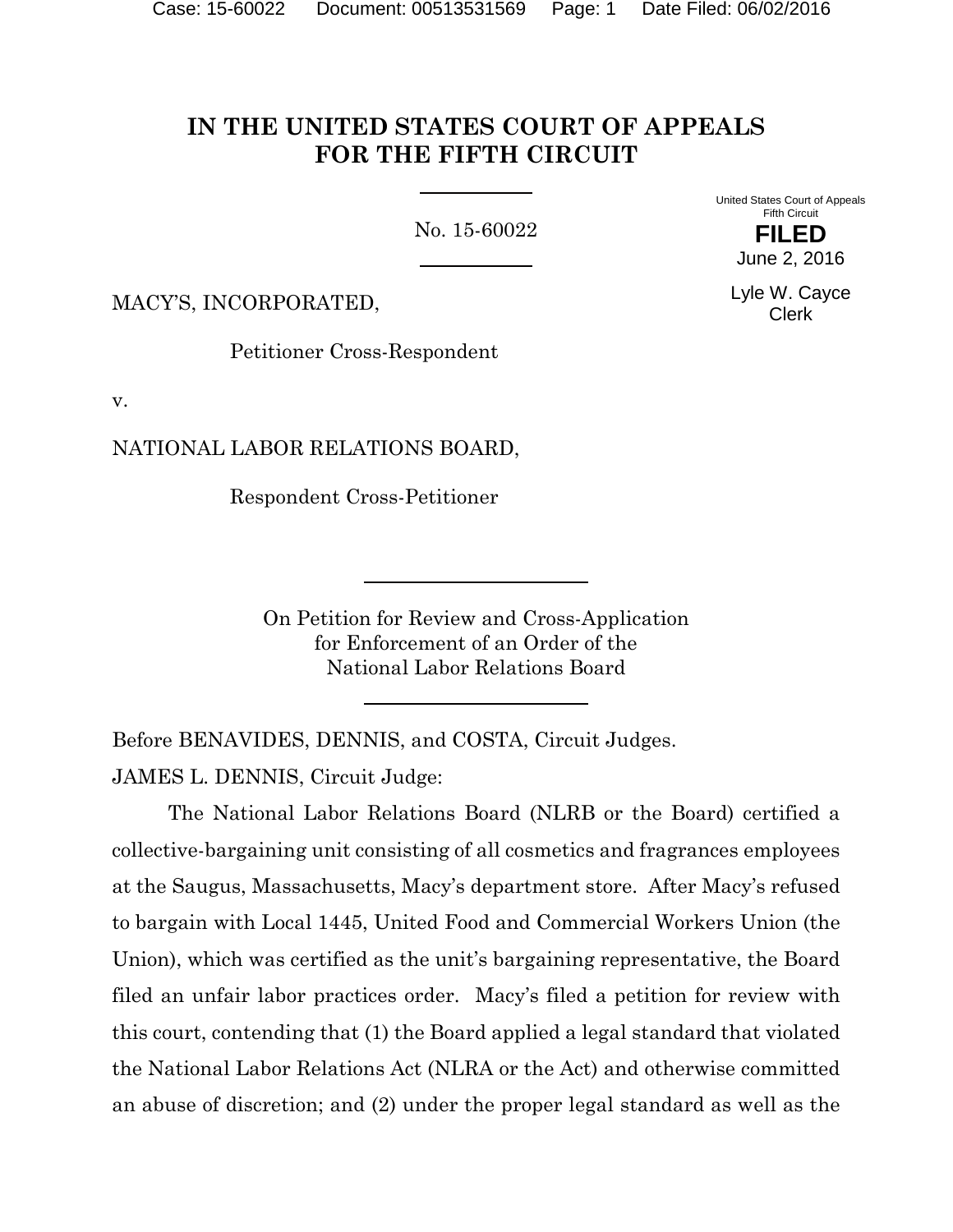l

# No. 15-60022

incorrect legal standard upon which the Board relied, all selling employees must be included in the petitioned-for unit.<sup>[1](#page-1-0)</sup> The Board filed a crossapplication for enforcement of its order. Because the Board did not violate the NLRA or abuse its discretion in certifying the unit of cosmetics and fragrances employees, we DENY the petition for review and GRANT the Board's crosspetition for enforcement of its order.

# I.

# A.

Macy's operates a national chain of department stores, including one in Saugus, Massachusetts. The Saugus store is divided into eleven primary sales departments: juniors, ready-to-wear, women's shoes, handbags, furniture (also known as big ticket), home (also referred to as housewares), men's clothing, bridal, fine jewelry, fashion jewelry, and cosmetics and fragrances. The petitioned-for unit includes all full-time, part-time, and on-call employees employed in the Saugus store's cosmetics and fragrances department, including counter managers, beauty advisors, and all selling employees in cosmetics, women's fragrances, and men's fragrances.

The cosmetics and fragrances department is located in two areas within the Saugus store, on the first and second floors; the two areas are connected by a bank of elevators. Each of the two selling areas is spatially distinct from the other primary sales departments. Cosmetics beauty advisors are specifically assigned to one of eight counters in the first floor cosmetics area, each of which is dedicated to selling products from one of eight primary cosmetics vendors. Cosmetics beauty advisors typically sell only one vendor's products, which they

<span id="page-1-0"></span><sup>1</sup> Although the underlying conduct occurred within the First Circuit, this court has jurisdiction because Section 10(f) of the NLRA allows review of Board decisions not only in the Circuit in which the unfair labor practice was alleged to have occurred, but also in the Circuit in which the person aggrieved by the Board's order "resides or transacts business." 29 U.S.C. § 160(f).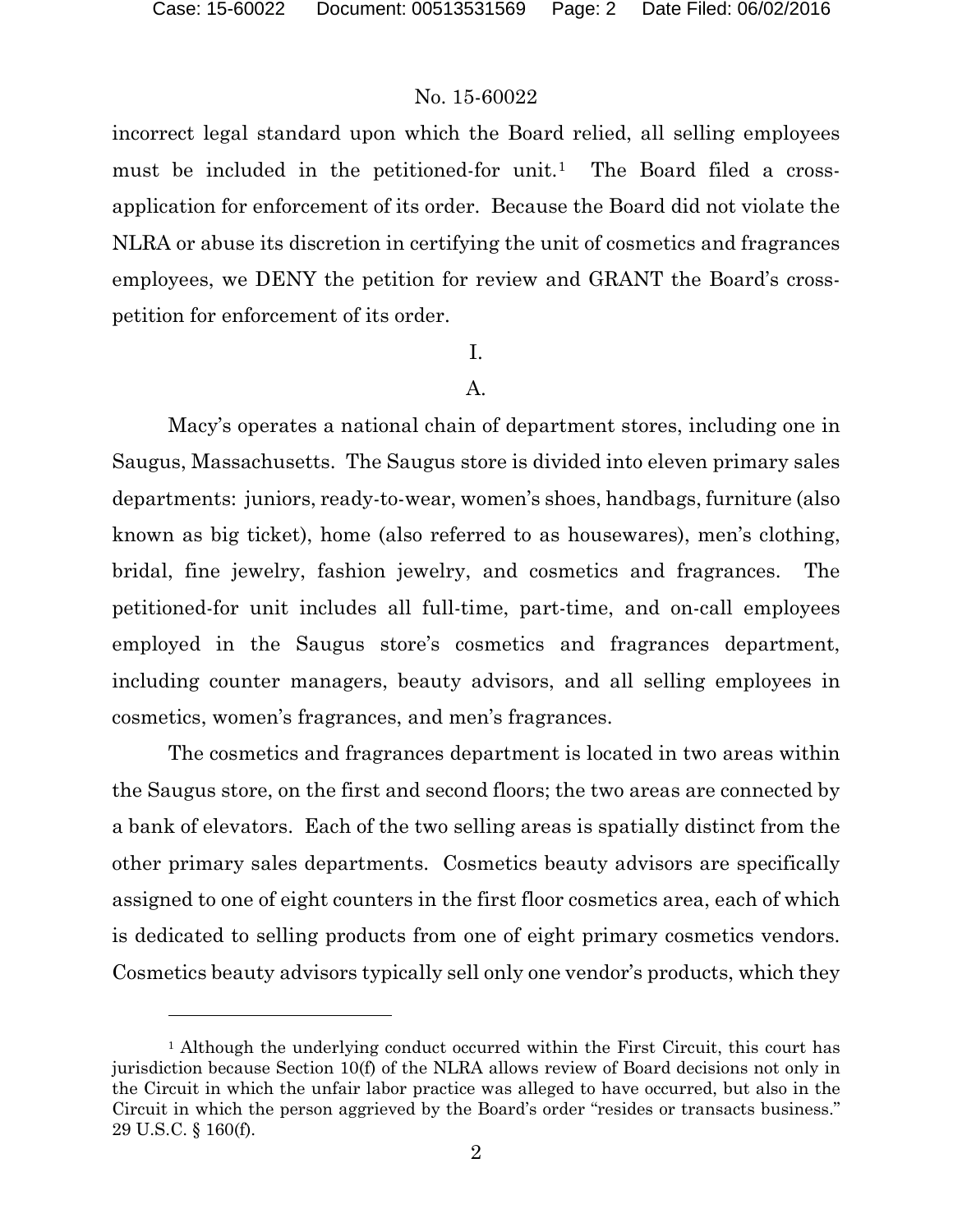also use to give customers makeovers. Fragrances beauty advisors are assigned to either the men's or the women's fragrances counter, and they sell all available men's or women's products, regardless of the vendor. Cosmetics and fragrances beauty advisors keep lists of their regular customers, which they use to invite customers to product launches or to book appointments to give customers makeovers. Although cosmetics and fragrances employees occasionally assist other departments with inventory, the record is clear that cosmetics and fragrances employees are never asked to sell in other departments, nor are other selling employees asked to sell in the cosmetics and fragrances department.

Six of the eight cosmetics counters, the women's fragrances counter, and the men's fragrances counter each have a counter manager who, in addition to selling products, helps organize promotional events, monitors the counter's stock, coaches beauty advisors on customer service and selling technique, ensures that the counter is properly covered by beauty advisors, and schedules visits by vendor employees, such as sprayers and makeup artists. Finally, the department has seven on-call employees who, unlike the beauty advisors, may work at any of the ten counters. There is no indication that any other primary sales department has the equivalent of counter managers, and the record is unclear as to whether the other primary sales departments have the equivalent of on-call employees.

Outside of the cosmetics and fragrances department the Saugus store has approximately thirty non-selling employees (a receiving team, a merchandising team, and staffing employees) and eighty selling employees organized within the other ten primary sales departments. Most, but not all, of the other departments have their own sales manager, and at least some of them are divided into sub-departments. Certain other primary sales departments have specialist sales employees who, like the cosmetics beauty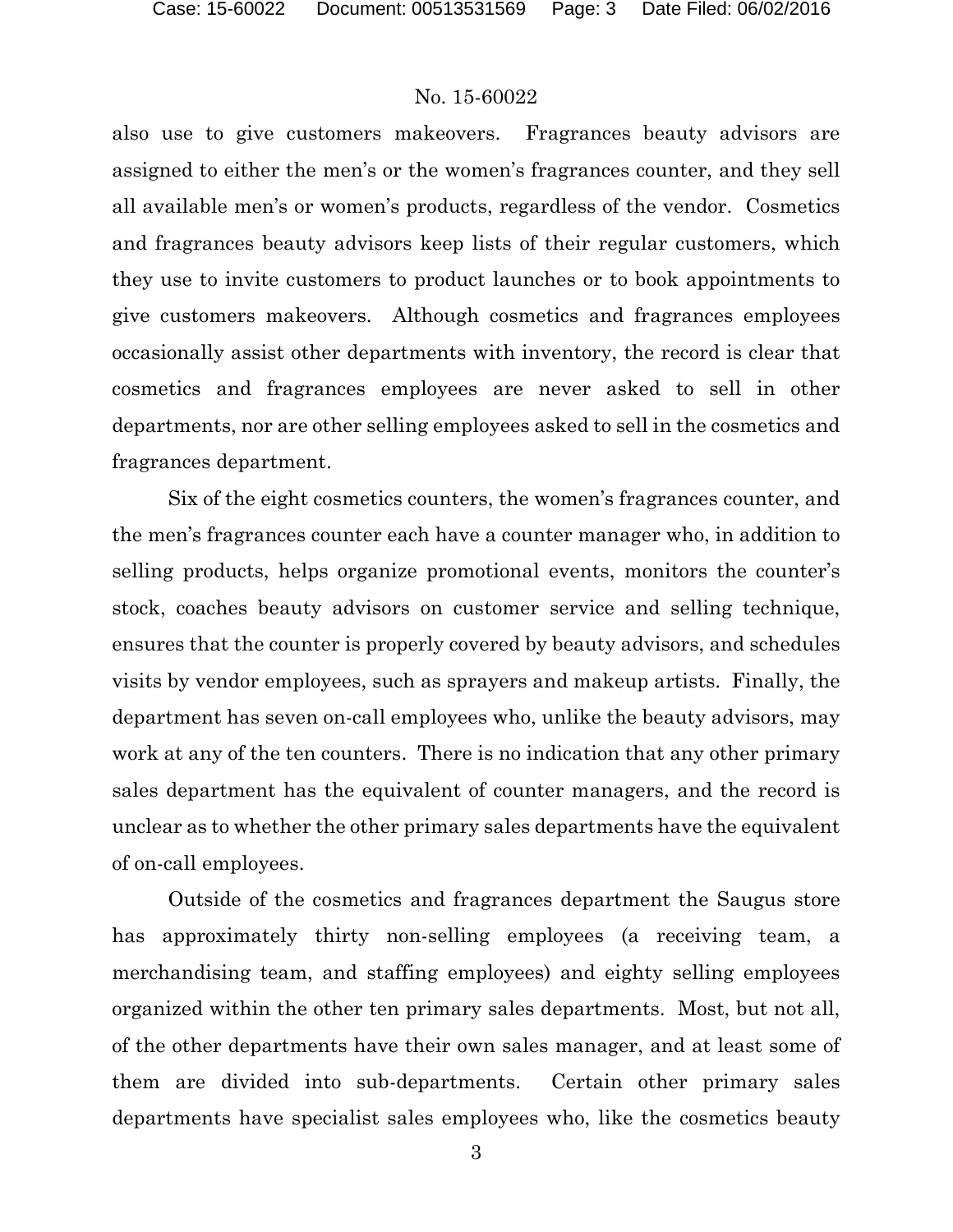advisors, specialize in selling a particular vendor's products; in those departments, vendor representatives monitor stock and train selling employees on selling technique and product knowledge.

Cosmetics and fragrances employees and other selling employees have some incidental contact: cosmetics and fragrances employees occasionally assist in storewide inventory, and all employees whose shifts correspond with the store's opening attend brief daily "rallies" at which management reviews the previous day's sales figures and any in-store events that are taking place that day. In addition, all selling employees work shifts during the same time periods, use the same entrance, have the same clocking system, and use the same break room. However, the record contains little evidence of temporary interchange between cosmetics and fragrances employees and other selling employees.

Although compensation differs, all selling employees enjoy the same benefits, are subject to the same employee handbook, and have access to the same in-store dispute resolution program. All selling employees are evaluated based on the same criteria. Finally, all selling employees are coached through the same program designed to improve selling techniques and product knowledge.

### B.

In October 2012, the Union filed a petition with the Board seeking a representation election among all cosmetics and fragrances employees at the Saugus store. In November 2012, the Board's Acting Regional Director (ARD) issued a Decision and Direction of Election in which he found that a petitionedfor bargaining unit of cosmetics and fragrances employees, including counter managers, employed by Macy's at its Saugus store was appropriate. Thereafter, Macy's filed a timely request for review. Macy's contended that the smallest appropriate unit must include all employees at the Saugus store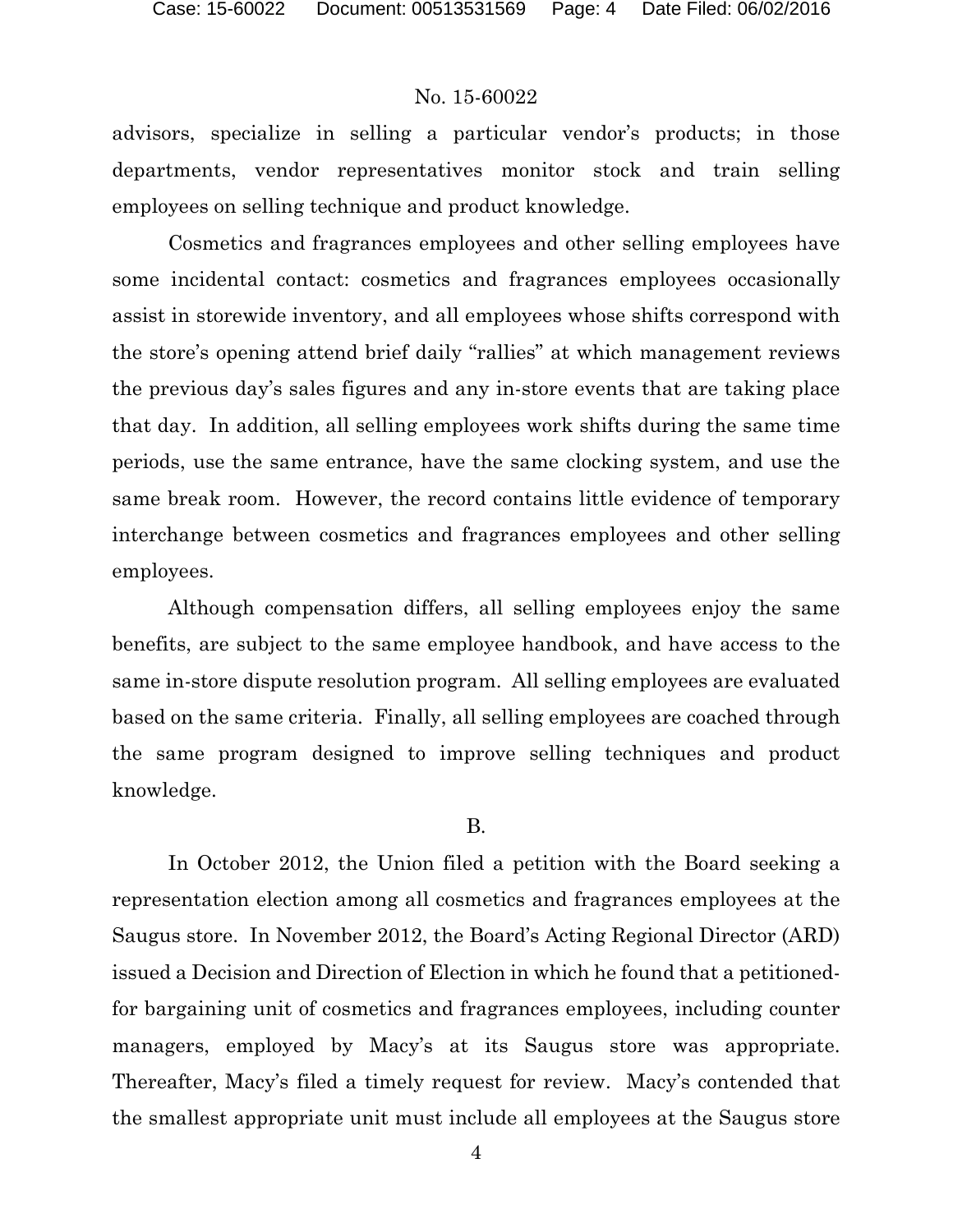or, in the alternative, all selling employees at the store. The Union filed an opposition. In December 2012, the Board granted the Employer's request for review.

In making a determination as to the appropriateness of the bargaining unit, the Board applied the "overwhelming community of interest" test set forth in *Specialty Healthcare and Rehabilitation Center of Mobile*, 357 NLRB No. 83, 2011 WL 3916077 (2011), *enforced sub nom. Kindred Nursing Centers East, LLC v. NLRB*, 727 F.3d 552 (6th Cir. 2013). The Board determined that the cosmetics and fragrances employees share a community of interest, finding that all of the petitioned-for employees: work in the same department and in the same two connected, distinct work areas; have common, separate supervision; work with a shared distinct purpose and functional integration; have little contact with other selling employees; and are paid on the same basis, receive the same benefits, and are subject to the same employer policies.

The Board then addressed Macy's contention that the smallest appropriate unit must include a wall-to-wall unit of all Saugus store employees, or, alternatively, all selling employees at the store. The Board explained that *Specialty Healthcare* requires an employer to demonstrate that the excluded employees share an "overwhelming community of interest" with the employees in the petitioned-for unit, such that their community of interest factors "overlap almost completely." While acknowledging that the petitionedfor unit shared some factors with certain other selling employees, the Board concluded that a storewide unit was not required.

Finally, the Board addressed Macy's contention that *Specialty Healthcare* deviated from a line of precedent holding that a storewide unit is "presumptively appropriate" within the retail industry. After considering the relevant precedent, the Board concluded that it has, "over time, developed and applied a standard that allows a less-than-storewide unit so long as that unit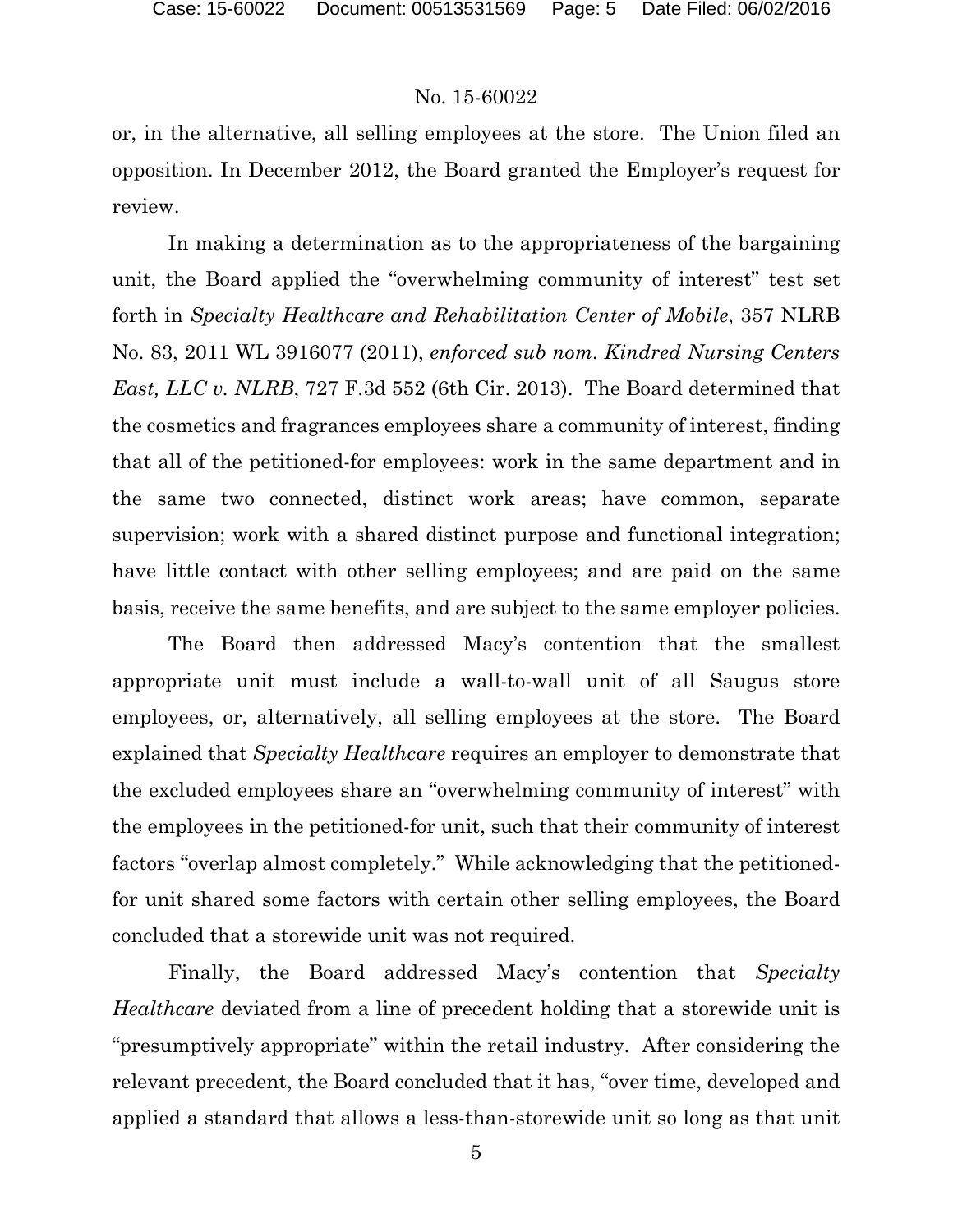is identifiable, the unit employees share a community of interest, and those employees are sufficiently distinct from other store employees." It therefore found that the petitioned-for unit was appropriate under Board precedent even without reference to *Specialty Healthcare*.

After Macy's refused to bargain with the Union, the Board filed an unfair labor practices order. Macy's petitioned for review, arguing that the unit sanctioned by the Board was clearly not appropriate, that the Board applied a test that cannot be squared with the NLRA or prior Board precedent governing initial unit determinations, and that, even under *Specialty Healthcare*, the Board approved an inappropriate unit. The Board cross-applied for enforcement of its order.

#### II.

Under Section 10(e) of the NLRA, which governs petitions for enforcement of Board orders, the Board's factual findings are conclusive if they are "supported by substantial evidence on the record considered as a whole." 29 U.S.C. § 160(e). Section 10(f), which governs petitions for review of Board orders, contains the same standard of review for factual findings. 29 U.S.C. § 160(f). As for questions of law, the Supreme Court has repeatedly held that "the NLRB has the primary responsibility for developing and applying national labor policy" and that the Board's rules should therefore be accorded "considerable deference." *NLRB v. Curtin Matheson Scien., Inc.*, 494 U.S. 775, 786 (1990).

"This court's review of the Board's determination of an appropriate bargaining unit is exceedingly narrow." *Elec. Data Sys. Corp. v. NLRB*, 938 F.2d 570, 572 (5th Cir. 1991) (quoting *NLRB v. S. Metal Serv.*, 606 F.2d 512, 514 (5th Cir. 1979) (internal quotation marks omitted)). This court therefore reviews unit determinations only to determine "whether the decision is arbitrary, capricious, an abuse of discretion, or lacking in evidentiary support."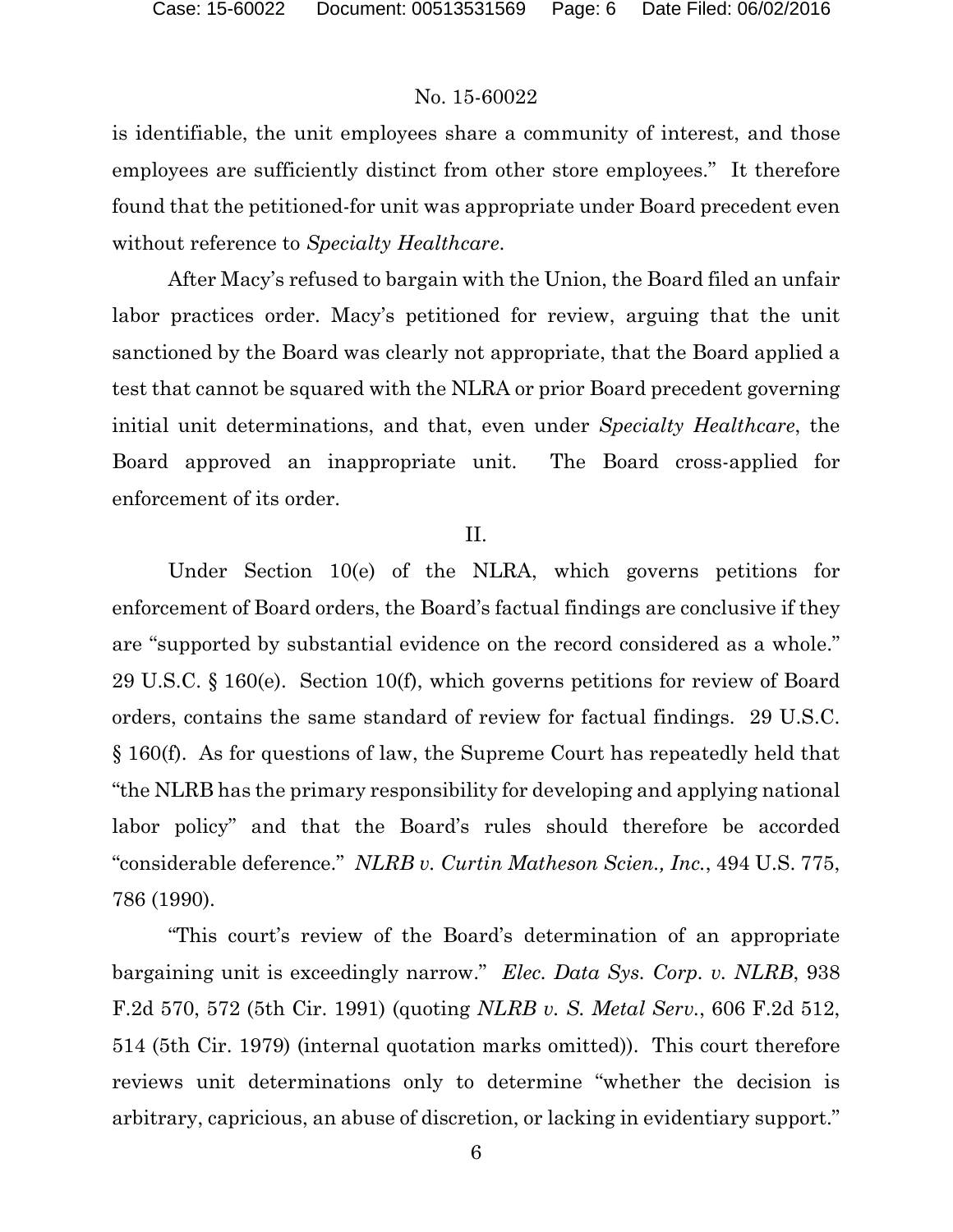*Id.* at 573. An employer who challenges the Board's determination has the burden of establishing "that the designated unit is clearly not appropriate." *Id*. at 574 (quoting *NLRB v. Purnell's Pride, Inc.*, 609 F.2d 1153, 1155-56 (5th Cir. 1980)).

#### III.

Section 9(a) of the NLRA provides that a union will be the exclusive bargaining representative if chosen "by the majority of the employees in a unit appropriate for" collective bargaining. 29 U.S.C. § 159(a). Section 9(b) authorizes the Board to "decide in each case whether, in order to assure to employees the fullest freedom in exercising the rights guaranteed by [the Act], the unit appropriate for the purposes of collective bargaining shall be the employer unit, craft unit, plant unit, or subdivision thereof." 29 U.S.C. § 159(b). The Act does not, however, tell the Board how to determine whether a bargaining unit is appropriate.

In making its determination, the Board has traditionally looks at the "community of interest" of the employees involved. *Elec. Data Sys.*, 938 F.2d at 573. As this court has explained:

Whether employees have a community of interests is determined by looking at such factors as: similarity in the scale and manner of determining earnings; similarity in employment benefits, hours of work and other terms and conditions of employment; similarity in the kind of work performed; similarity in the qualifications, skills and training of employees; frequency of contact or interchange among employees; geographic proximity; continuity or integration of production processes; common supervision and determination of labor-relations policy; relationship to the administrative organization of the employer; history of collective bargaining; desires of the affected employees; and extent of union organization.

*NLRB v. Catalytic Indus. Maint. Co. (CIMCO)*, 964 F.2d 513, 518 (5th Cir. 1992). This court has made clear that "[t]hese factors have no independent significance." *Purnell's Pride*, 609 F.2d at 1156. Rather, in assessing the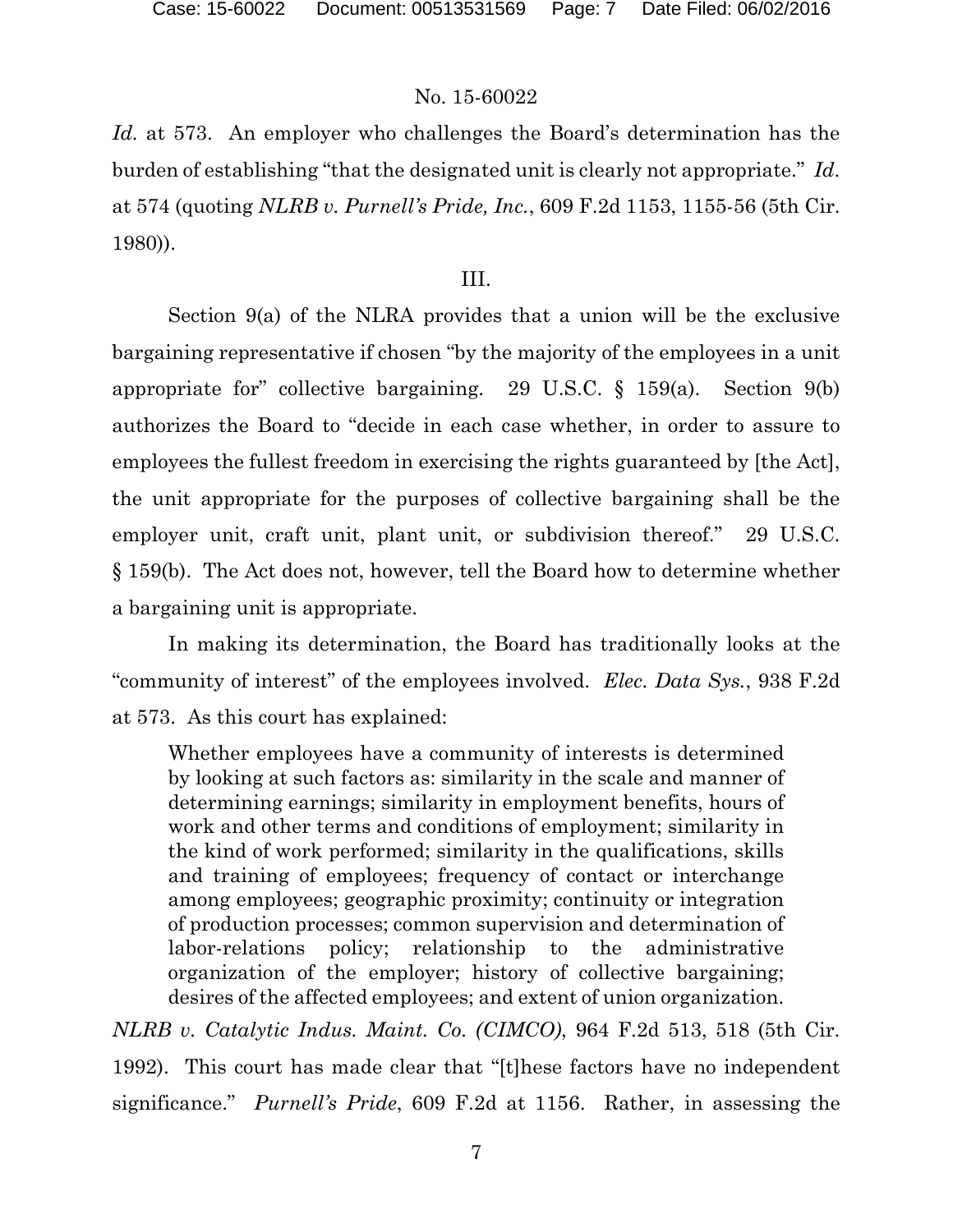employees' community of interests "[t]he Board must consider the entire factual situation, and its discretion is not limited by a requirement that its judgment be supported by all, or even most, of the potentially relevant factors." *Elec. Data Sys. Corp.*, 938 F.2d at 573 (quoting *NLRB v. DMR Corp.*, 795 F.2d 472, 475 (5th Cir. 1986)). In addition, the Supreme Court has stated that "employees may seek to organize 'a unit' that is 'appropriate'—not necessarily the single most appropriate unit." *Am. Hosp. Ass'n v. NLRB*, 499 U.S. 606, 610 (1991). Applying this standard, this court has held that where there is evidence that an alternative unit "might also [be] an appropriate bargaining unit," the unit approved by the NLRB will nevertheless be enforced unless it was "clearly not appropriate." *Elec. Data Sys. Corp.*, 938 F.2d at 574 (quoting *Purnell's Pride*, 609 F.2d at 1156).

In *Specialty Healthcare*, the Board clarified the principles that apply in cases, such as this one, where a party contends that the smallest appropriate bargaining unit must include additional employees beyond those in the petitioned-for unit. If the Board determines that the smaller unit is readily identifiable as a group—based on job classifications, departments, functions, work locations, skills, or similar factors—and the employees in the smaller unit share a community of interest according to the traditional criteria,

the Board will find the petitioned-for unit to be an appropriate unit, despite a contention that employees in the unit could be placed in a larger unit which would also be appropriate or even more appropriate, unless the party so contending demonstrates that employees in the larger unit share an overwhelming community of interest with those in the petitioned-for unit.

*Specialty Healthcare*, 357 NLRB No. 83, at \*17. Even before the Board decided *Specialty Healthcare*, the D.C. Circuit had approved an "overwhelming community of interest standard, holding that "[i]f the employees in the proposed unit share a community of interest, then the unit is *prima facie* appropriate," and the employer bears the burden of showing that it is "truly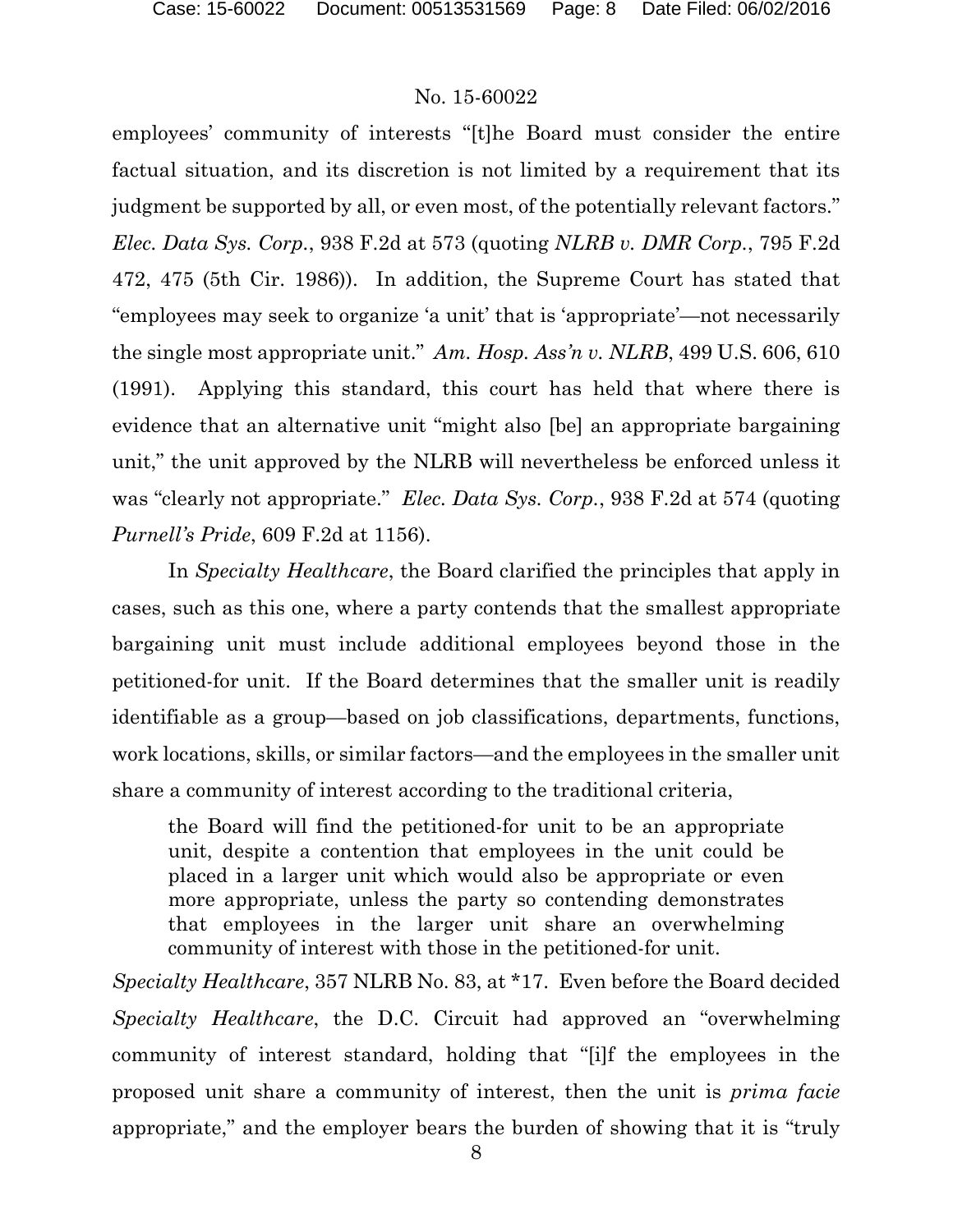inappropriate." *Blue Man Vegas, LLC v. NLRB*, 529 F.3d 417, 421 (D.C. Cir. 2008). As the court explained, this burden is satisfied where there "is no legitimate basis upon which to exclude certain employees from [the proposed unit]." *Id*.; *accord Specialty Healthcare*, 357 NLRB No. 83, at \*16.

#### A.

Macy's begins by arguing that the unit approved by the Board was clearly not appropriate because all sales employees at the Saugus store represent "a homogenous work force." Citing to *Amalgamated Clothing Workers*, 491 F.2d 595 (5th Cir. 1974), Macy's argues that a unit limited to cosmetics and fragrances employees is inappropriate because "there are no material distinctions among the sales employees in the Saugus store." In *Amalgamated Clothing Workers*, the Board had approved a unit of cutters, markers, and spreaders solely on the grounds that they were "highly skilled." *Id*. at 598. This court rejected the Board's unit determination because of "the complete lack of separate interests in any conditions of employment" that distinguished the petitioned-for unit from the rest of the employees. *Id*. at 598.

The Board's findings in this case, which are supported by substantial evidence, do not demonstrate a "complete lack of separate interests." In making its argument, Macy's simply ignores or contradicts the Board's explicit findings that illustrate the distinct interests of the cosmetics and fragrances employees. Contrary to Macy's claim that all employees "collaborate in the same integrated workplace," the Board found "little evidence of temporary interchange between the petitioned-for employees and other selling employees." *Macy's & Local 1445*, 361 NLRB No. 4, \*6 (July 22, 2014). Specifically, the Board found "no examples of (1) other selling employees actually assisting the cosmetics and fragrances department, (2) cosmetics and fragrances employees actually assisting other departments, or (3) a selling employee from one department picking up shifts in another department." *Id*.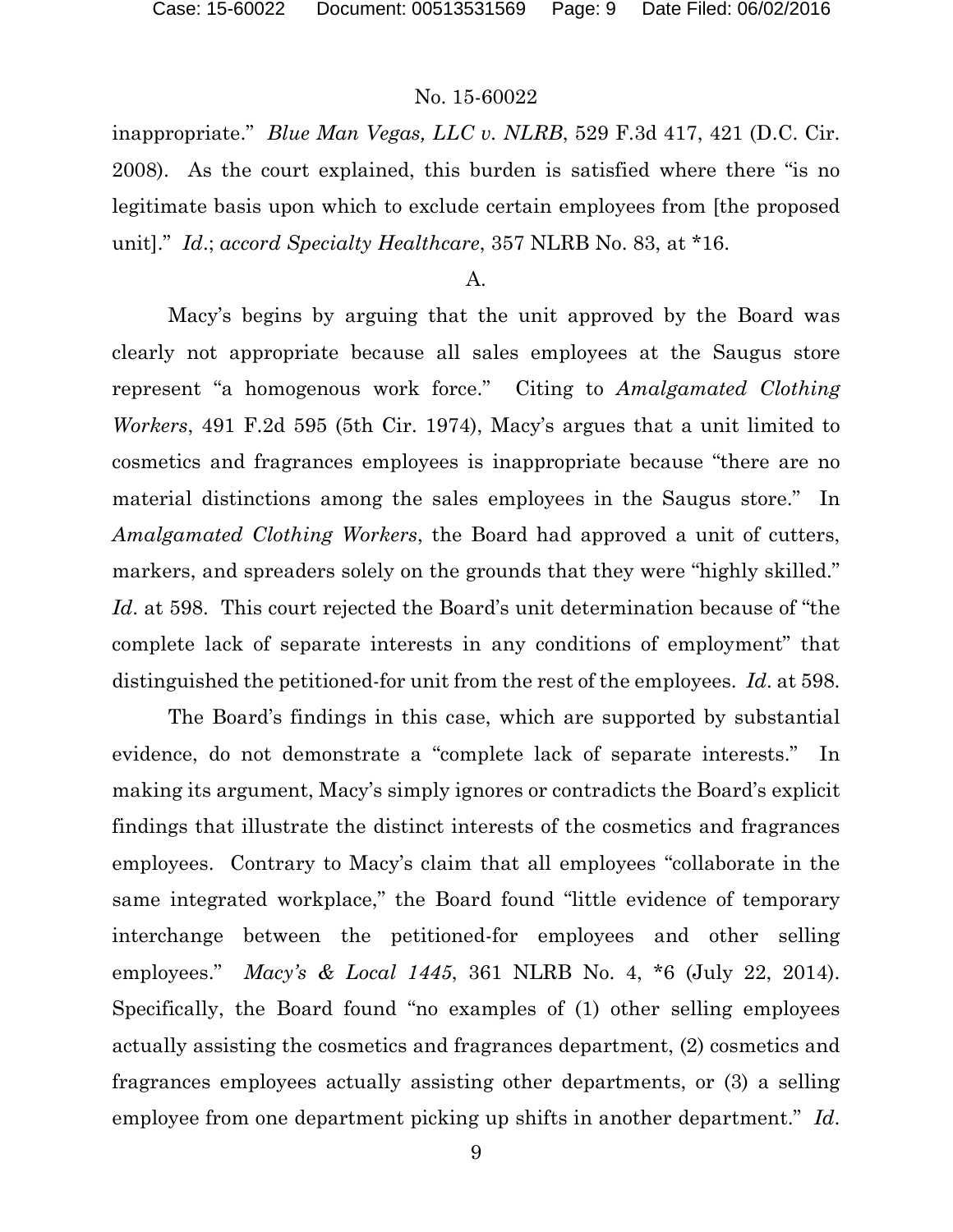And while Macy's asserts that "[e]xtensive training and coaching opportunities are available to all sales employees," the Board in fact found that much of the training was department-specific. *Id.* at \*4 ("[S]ales departments hold various seminars during the year that train employees in their departments in selling technique, product knowledge, and related topics."). Even Macy's assertion that all selling employees "perform the same basic job function of selling merchandise to customers" ignores the Board's finding that cosmetics and fragrances employees perform a unique function, that of "selling cosmetics and fragrances." *Id.* at \*10.

Macy's concedes that there are distinctions between the cosmetics and fragrances sales employees and the rest of the selling staff. It acknowledges that the department is organized as a separate department, supervised by a separate sales manager, and operated primarily in distinct areas of the store. But it asserts that the Board failed to explain why these distinctions outweigh the similarities between the petitioned-for employees and the other selling employees, and it argues that, under *Purnell's Pride*, this "lack of explanation is fatal to the Board's decision." In *Purnell's Pride*, the Regional Director had simply listed the factors that guided his unit determination. 609 F.2d at 1159- 60. Finding that the Board, in upholding the Regional Director's ruling, had failed to adequately explain its weighing of the community interest factors, *see id*. at 1160, this court remanded the case to allow the Board to disclose the basis of its order, *id*. at 1162. Here, the Board satisfied *Purnell's Pride*'s requirements: the decision identified some factors that could weigh against the petitioned-for unit and explained—with citation to Board precedent—why these factors did not render the petitioned-for unit inappropriate. *Macy's & Local 1445*, 361 NLRB No. 4, \*11.

Finally, Macy's advances two policy-based arguments. First, it contends that the petitioned-for unit is inappropriate because its approval by the Board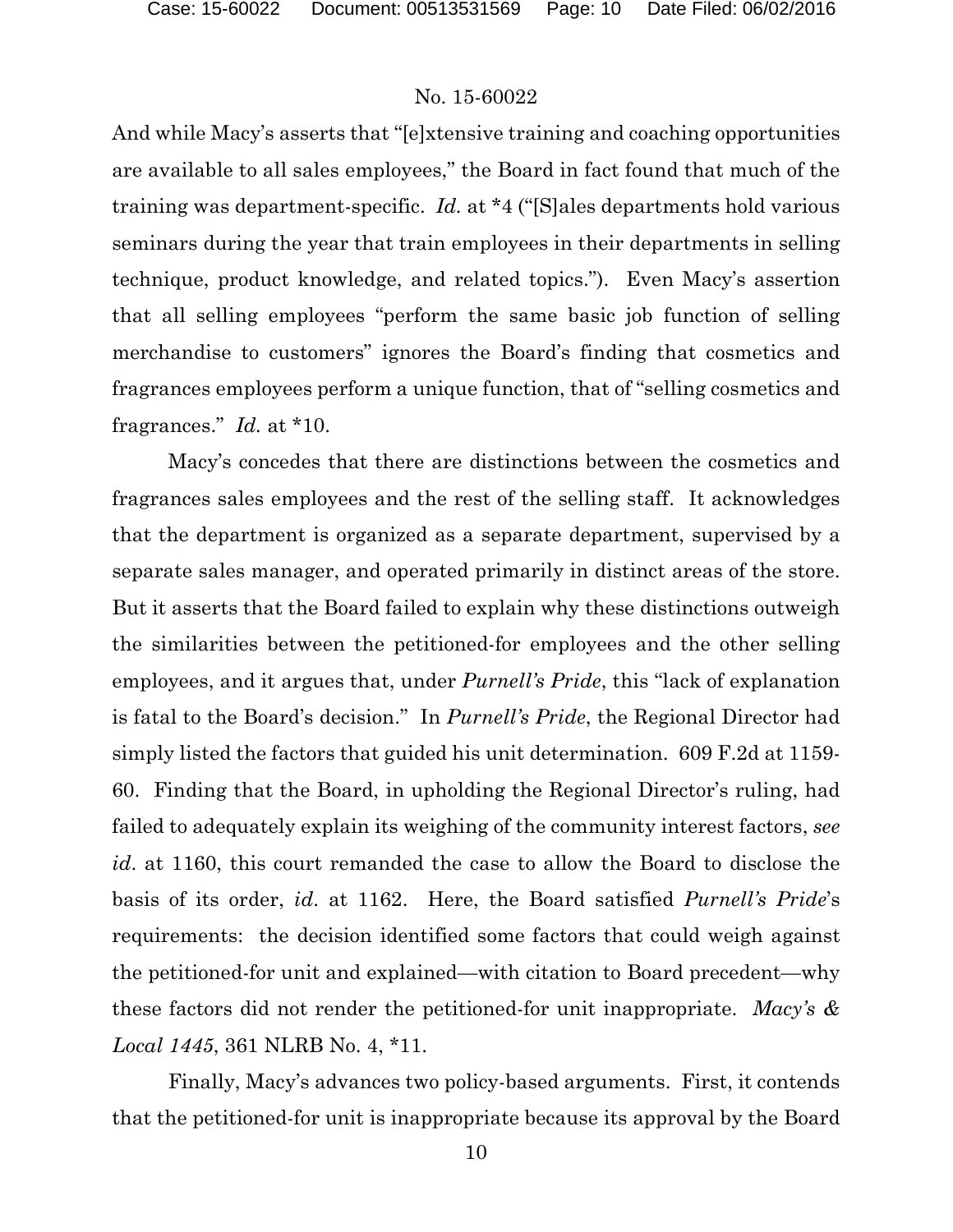will "wreak havoc in the retail industry" by disrupting employer operations and frustrating customer experience. Next, it contends that the certification of departmental units will undermine workers' rights. These arguments are unsuccessful. Macy's does not cite to any controlling authority for the proposition that the effect on an employer's business is a factor to be considered in unit determinations. And the Board's history of approving multiple units in the retail and other industries suggests that neither workers nor businesses will suffer grave consequences as a result of the Board's order. *See, e.g.*, *Teledyne Economic Dev. v. NLRB*, 108 F.3d 56, 57 (4th Cir. 1997) (enforcing Board's decision certifying two units at one employer, a Job Corps Center); *Banknote Corp. of Am., Inc. v. NLRB*, 84 F.3d 637, 647 (2d Cir. 1996) (enforcing Board order requiring employer to bargain with three different units at a printing facility); *Stern's Paramus*, 150 NLRB 799, 802-03, 806 (1965) (approving separate units of selling, non-selling, and restaurant employees at a department store; and observing that while the Board has regarded a storewide unit as the "basically appropriate" or "optimum" unit in retail establishments, it has approved "a variety" of less-than-storewide units representing various "occupational groupings" in department stores); *I. Magnin & Co*., 119 NLRB at 643 (1957).

As we noted above, the Board may certify "'a unit' that is 'appropriate' not necessarily the single most appropriate unit." *Am. Hosp. Ass'n*, 499 U.S. at 610. Although the unit composition argued for by Macy's may have also been "an appropriate bargaining unit," we cannot say that the one approved by the NLRB was "clearly not appropriate" based on the employees' "community of interests." *Elec. Data Sys. Corp.* 938 F.2d at 574 (quoting *Purnell's Pride*, 609 F.2d at 1156).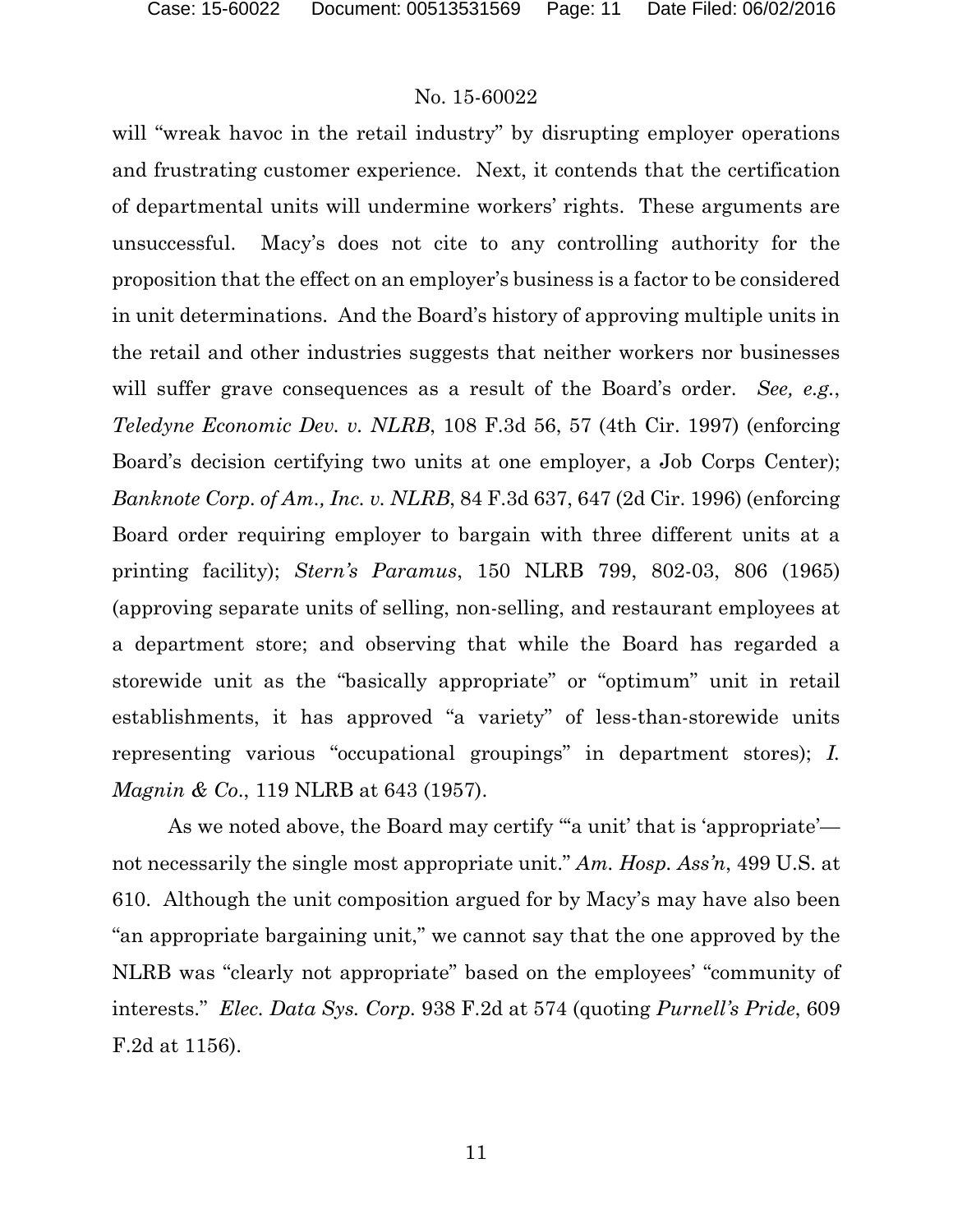#### B.

Next, Macy's contends that the Board's "overwhelming community of interest" test cannot be squared with the NLRA or prior Board precedent governing initial unit determinations. We disagree.

As the Supreme Court has recognized, the Board has the authority to develop rules, whether through adjudication or by the exercise of its rulemaking authority, to guide its resolution of unit determinations. *Am. Hosp. Ass'n*, 499 U.S. at 611-12. As interpretations of the Act, such rules are subject to the principles of *Chevron U.S.A., Inc. v. Natural Resources Defense Council, Inc.* 467 U.S. 837, 843 (1984). *See NLRB v. UFCW, Local 23*, 484 U.S. 112, 123-24 (1987). Under *Chevron*, where "the statute is silent or ambiguous with respect to the specific issue, the question for the court is whether the agency's answer is based on a permissible construction of the statute." *Id*., at 843. The courts must "respect the judgment of the agency empowered to apply the law 'to varying fact patterns,' even if the issue 'with nearly equal reason [might] be resolved one way rather than another.'" *Holly Farms Corp. v. NLRB*, 517 U.S. 392, 398-99 (1996) (citation omitted). This court will not disturb the Board's reading of the Act if it is "reasonably defensible." *Ford Motor Co. v. NLRB*, 441 U.S. 488, 497 (1979).

Further, the Board has authority to depart from precedent and change its rules and standards as long as it "set[s] forth clearly the reasons for its new approach." *NLRB v. Sunnyland Packing Co.*, 557 F.2d 1157, 1160 (5th Cir. 1977). However, where the Board has not departed from a "uniform rule," the Board need not give a detailed rationale for its chosen approach. *See NLRB v. H. M. Patterson & Son, Inc.*, 636 F.2d 1014, 1017 (5th Cir. 1981).

We agree with our sister circuits that in *Specialty Healthcare* the Board "clarified—rather than overhauled—its unit-determination analysis." *Nestle Dreyer's Ice Cream Co. v. NLRB*, No. 14-2222, 2016 WL 1638039 (4th Cir. Apr.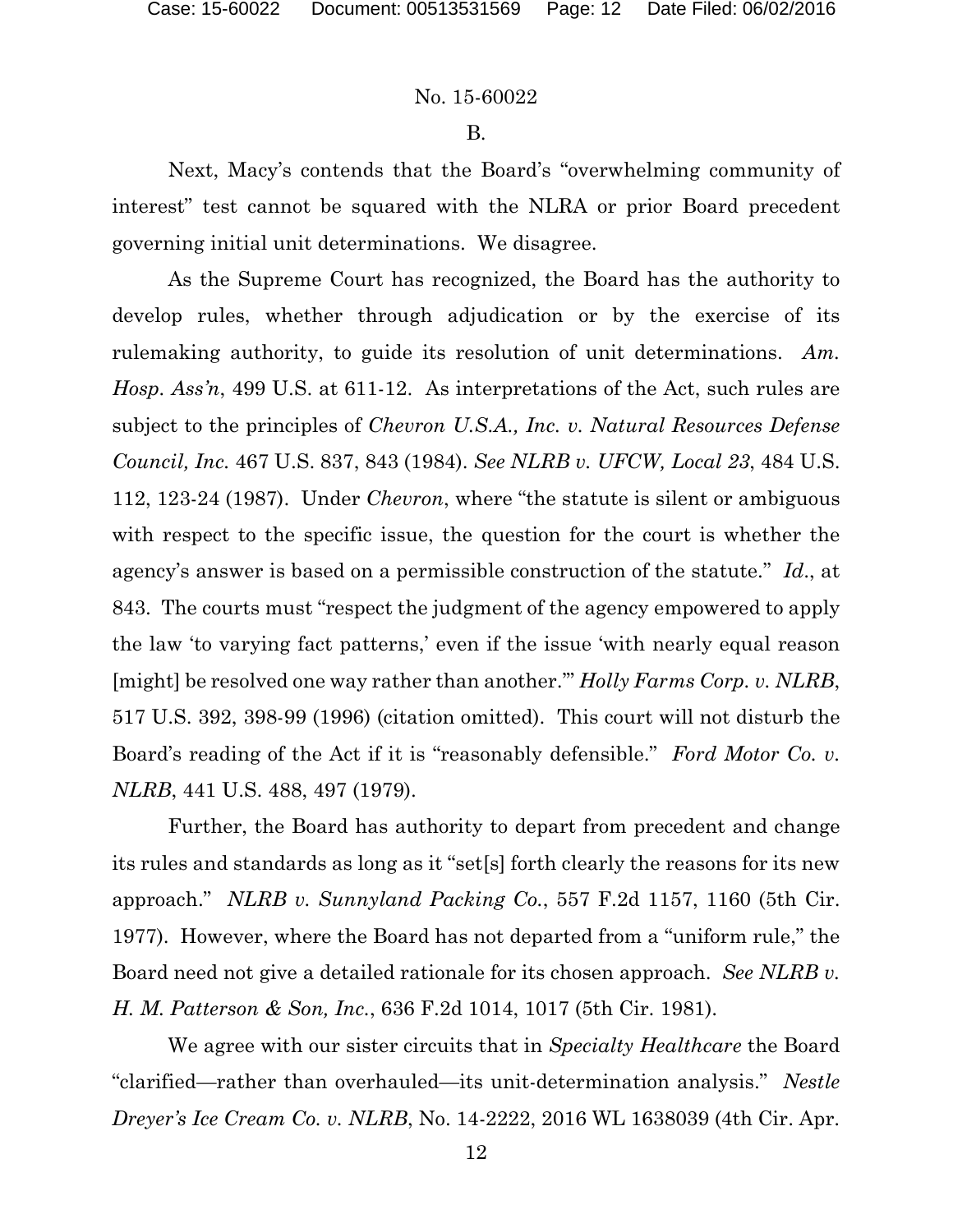26, 2016); *accord FedEx Freight, Inc. v. NLRB*, 816 F.3d 515, 525 (8th Cir. 2016) ("We conclude that the overwhelming community of interest standard articulated in *Specialty Healthcare* is not a material departure from past precedent."); *Kindred*, 727 F.3d at 561 ("The Board has used the overwhelmingcommunity-of-interest standard before, so its adoption in *Specialty Healthcare* . . . is not new."); *Blue Man Vegas*, 529 F.3d at 421 (the Board's "consistent analytic framework" includes the question whether "the excluded employees share an overwhelming community of interest with the included employees").

In *Specialty Healthcare*, the Board laid out the "traditional standard" applicable when an employer contends that the smallest appropriate unit contains employees not in the petitioned-for unit. 357 NLRB No. 83, at \*15. Citing its own precedent and decisions of the D.C. Circuit and the Seventh Circuit, the Board explained: "Given that the statute requires only an appropriate unit, once the Board has determined that employees in the proposed unit share a community of interest, it cannot be that the mere fact that they also share a community of interest with additional employees renders the smaller unit inappropriate." *Id.* (citing *Montgomery Ward & Co.*, 150 NLRB 598, 601 (1964); *Blue Man Vegas,* 529 F.3d at 421; *Dunbar Armored, Inc. v. NLRB*, 186 F.3d 844, 847 (7th Cir. 1999)). In such a situation, the Board determined that its precedent requires the proponent of the larger unit to demonstrate that all employees "share 'an overwhelming community of interest' such that there 'is no legitimate basis upon which to exclude certain employees from it.'" *Id.* at \*16 (quoting *Blue Man Vegas*, 529 F.3d at 421). The Board acknowledged that it "has sometimes used different words to describe this standard and has sometimes decided cases such as this without articulating any clear standard," *id.* at 17, but an evaluation of the cited cases reveals that the newly-formulated standard was not a departure from Board precedent.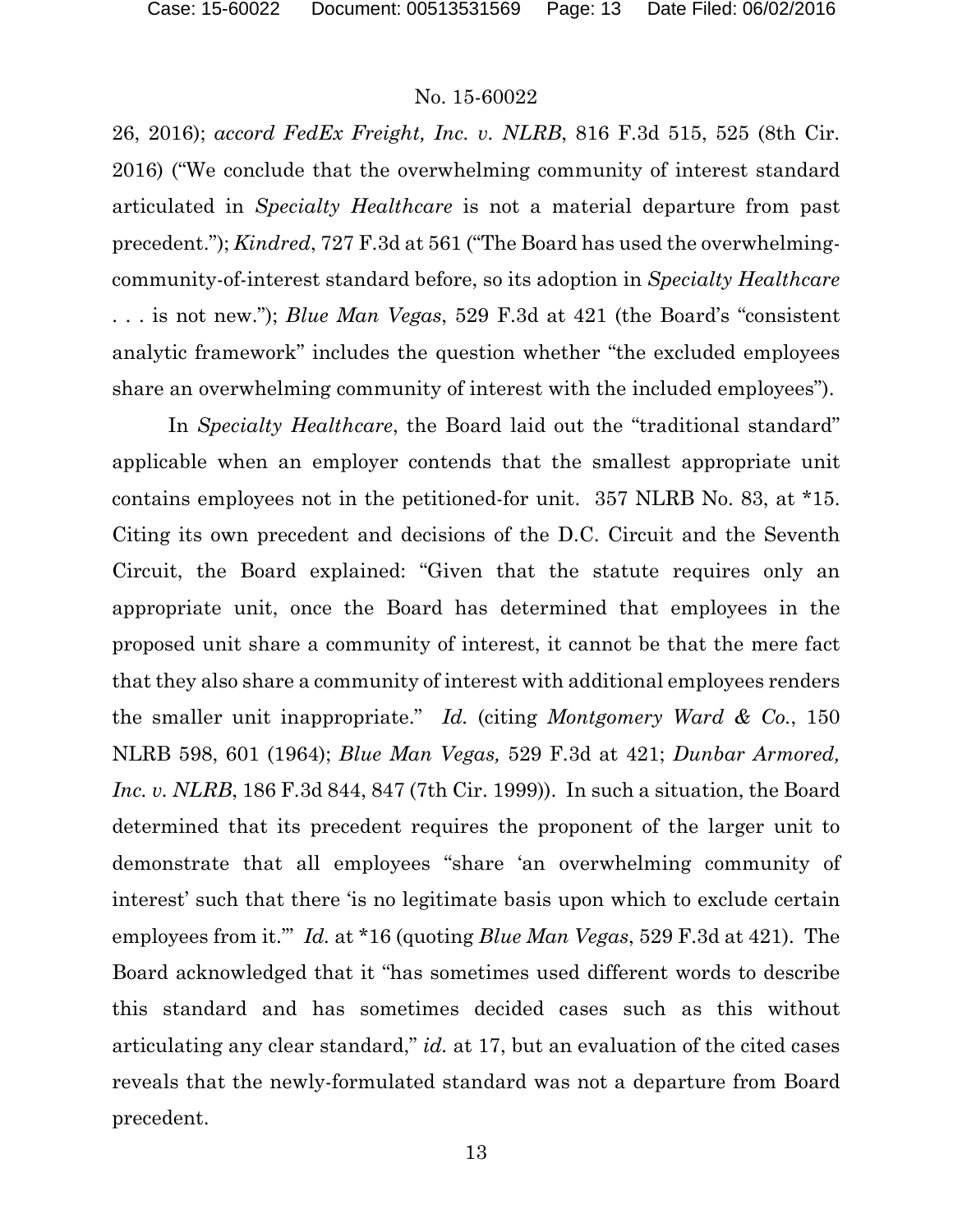Macy's urges us to overrule *Specialty Healthcare* for several reasons. First, it asserts that the overwhelming community of interest test improperly affords controlling weight to the extent of union organization, in violation of Section 9(c)(5) of the NLRA. Second, it argues that the test departs from established Board precedent. Third, it contends that the test was improperly taken from the "accretion" context. Fourth, it claims that the Board violated the Administrative Procedure Act (APA) by promulgating the overwhelming community of interest test through adjudication rather than rulemaking. Finally, Macy's asserts that the test's application is particularly inappropriate in the retail context, where it "discard[s] decades of precedent favoring storewide bargaining units." Contending that the Board was able to find the unit of cosmetics and fragrances employees appropriate only by following *Specialty Healthcare*, Macy's argues that this court's invalidation of the overwhelming community of interest test—or its determination that the test is inapplicable in the retail context—would preclude enforcement of the Board's order. Each of these arguments is unavailing.

### *1. The Overwhelming Community of Interest Test and Section 9(c)(5)*

Section 9(c)(5) of the Act provides that the Board, in making unit determinations, shall ensure that "the extent of organization shall not be controlling." 29 U.S.C.  $\S$  159(c)(5). The Supreme Court has construed this language to mean that "Congress intended to overrule Board decisions where the unit determined could *only* be supported on the basis of extent of organization," but that Congress did not preclude the Board from considering organization "as one factor" in making unit determinations. *NLRB v. Metro. Life Ins. Co.*, 380 U.S.438, 441-42 (1965).

Citing *NLRB v. Lundy Packing Co.*, 68 F.3d 1577 (4th Cir. 1995), Macy's argues that the Board's overwhelming community of interest test contravenes Section 9(c) by "accord[ing] controlling weight to the extent of union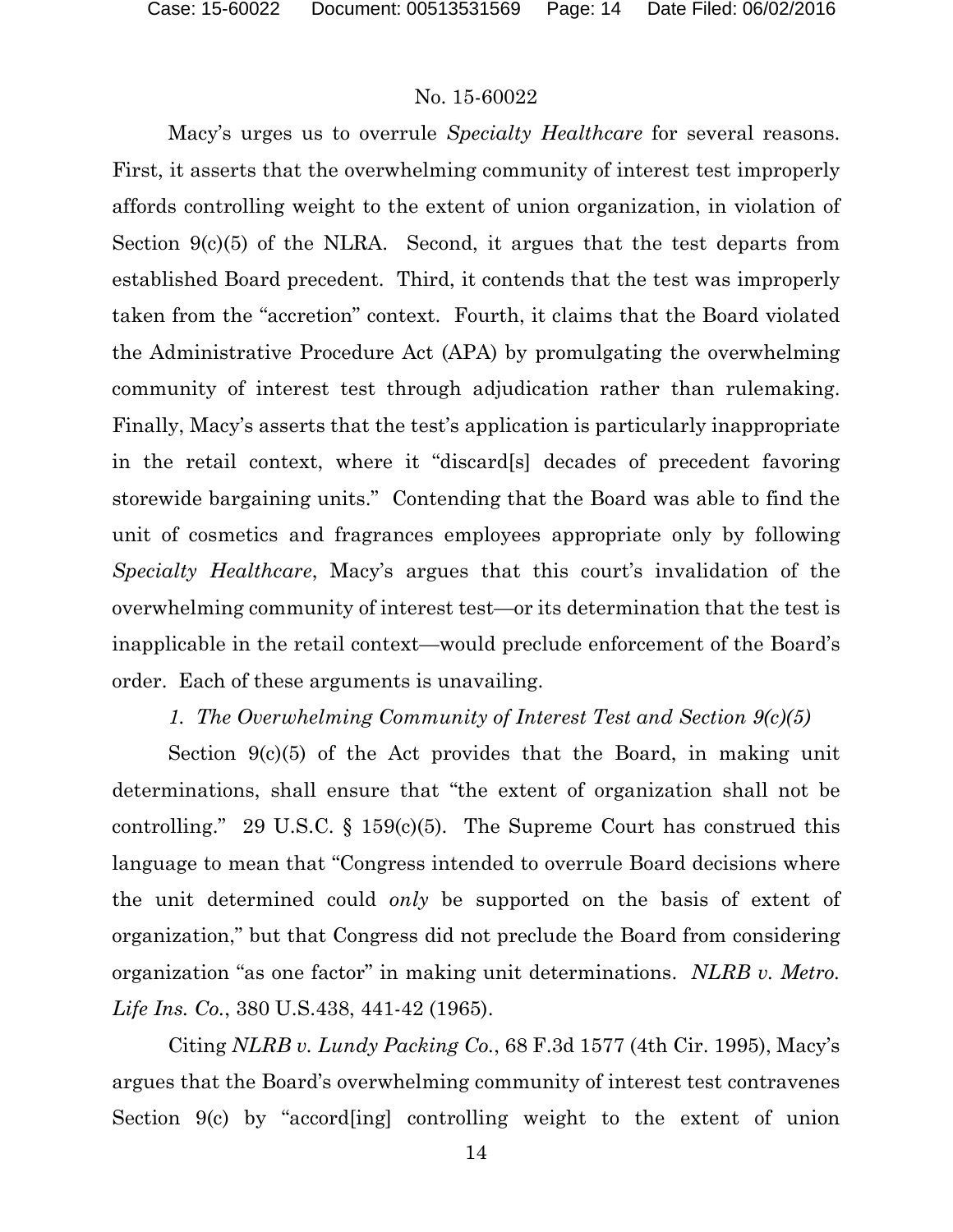organization" by making union-proposed units presumptively appropriate. However, the Fourth Circuit has expressly rejected this characterization of its holding in *Lundy*. *See Dreyer's*, 2016 WL 1638039. In *Lundy*, the Fourth Circuit rejected the Board's use of a standard under which "any union-proposed unit is *presumed appropriate* unless an 'overwhelming community of interest' exists between the excluded employees and the union-proposed unit." 68 F.3d at 1581 (emphasis added). In *Dreyer's*, the court explained:

*Lundy* does not establish that the overwhelming-community-ofinterest test as later applied in *Specialty Healthcare* fails to comport with the NLRA. Instead, *Lundy* prohibits the overwhelming-community-of-interest test where the Board first conducts a deficient community-of-interest analysis—that is, where the first step of the Specialty Healthcare test fails to guard against arbitrary exclusions.

2016 WL 1638039, at \*7. Where the Board "rigorously weigh[s] the traditional community-of-interest factors to ensure that the proposed unit was proper under the NLRA," the Court concluded, the "overwhelming community of interest" does not conflict with the Act. *Id.* at \*8. That is precisely what the Board did in the instant case. As a result, the test and its application do not violate Section 9(c).

### *2. The Board's Unit Determination Precedent*

Macy's next argues that the *Specialty Healthcare* standard departs from established Board precedent. Macy's asserts that, contrary to Board precedent, the *Specialty Healthcare* analysis looks, "solely and in isolation," at "whether the employees in the unit sought have interests in common with one another." This argument is unconvincing. The community of interest test articulated in *Specialty Healthcare* and applied in this case was taken from the Board's 2002 decision in *United Operations* and was based on Board precedent going back to 1964. That test does not look only at the commonalities within the petitioned-for unit. Rather, it asks: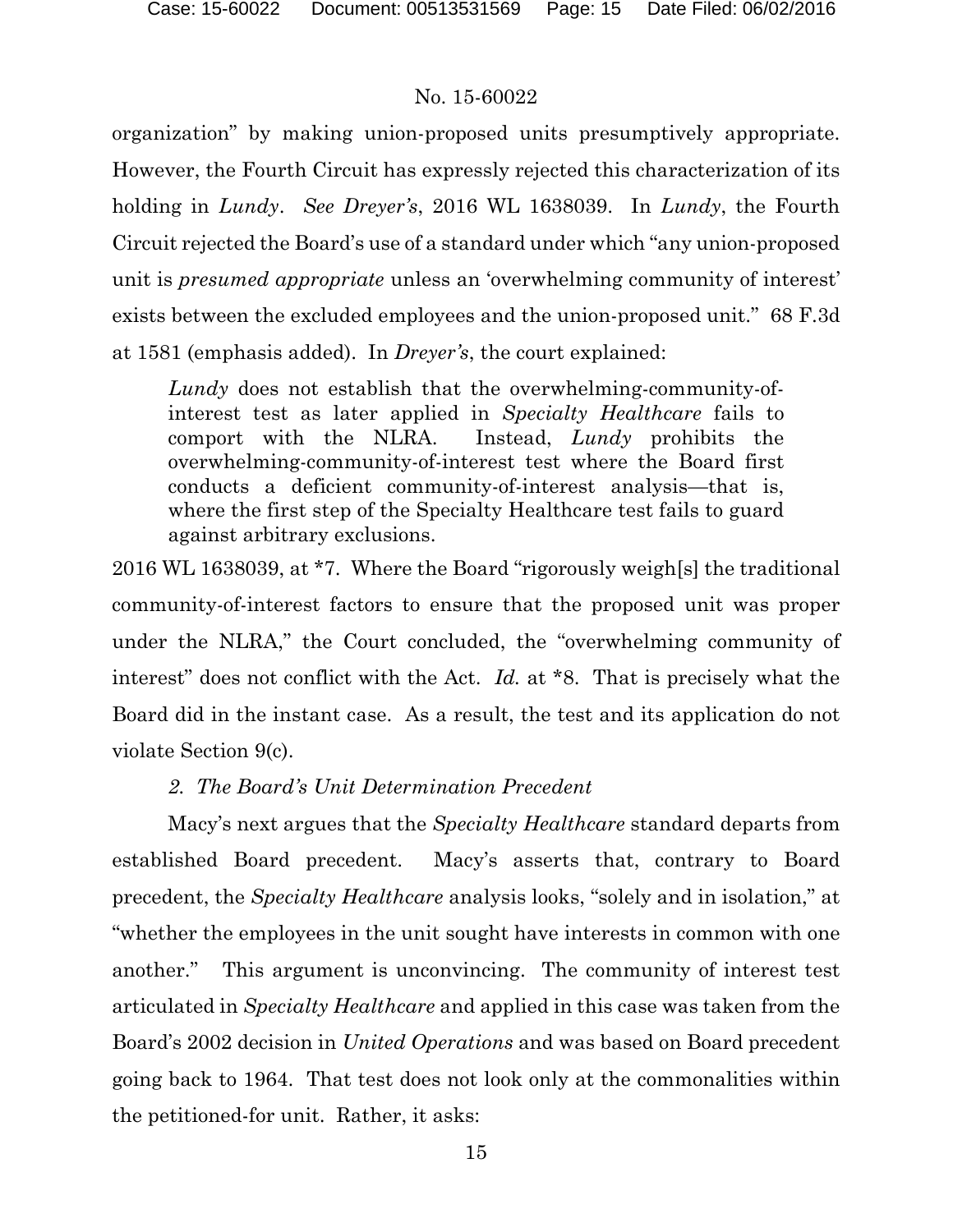whether the employees are organized into a *separate department*; have *distinct* skills and training; have *distinct* job functions and perform *distinct* work, including inquiry into the amount and type of job overlap between classifications; are functionally integrated *with the Employer's other employees*; have frequent contact *with other employees*; interchange *with other employees*; have *distinct* terms and conditions of employment; and are *separately* supervised.

*Specialty Healthcare*, 357 NLRB No. 83, at \*14 (emphasis added). The Board's initial unit determination in *Specialty Healthcare* and in this case thus conformed to established precedent. *See, e.g.*, *In re United Operations, Inc.*, 338 NLRB 123; *Bartlett Collins Co.*, 334 NLRB 484 (2001); *The Dahl Oil Co.*, 221 NLRB 1311 (1964). The Board did not abuse its discretion by applying the traditional community of interest test in its initial unit determination.

*3. "Overwhelming Community of Interest" in the Accretion Context*

An "accretion" is the addition of a small group of employees to an established bargaining unit without first holding an election. Michael J. Frank, *Accretion Elections: Making Employee Choice Paramount*, 5 U. Pa. J. Lab. & Emp. L. 101, 102 (2002). Because of accretion's "interference with the employees' freedom to choose their own bargaining agents," the Board does not apply the traditional community of interest test to determine whether the enlarged unit would be appropriate; rather, the Board generally finds that "[a] group of employees is properly accreted to an existing bargaining unit when they have such a close community of interests with the existing unit *that they have no true identity distinct from it*." *DMR Corp*., 795 F.2d at 476 (citation omitted) (emphasis in original). While the structure and the underlying policy motivations of this standard resemble those of the *Specialty Healthcare* overwhelming community of interest test, Macy's contention that the latter was "improperly imported" from the accretion context fails to persuade us. As an initial matter, as the Fourth Circuit observed in *Dreyer's*, "[it is not]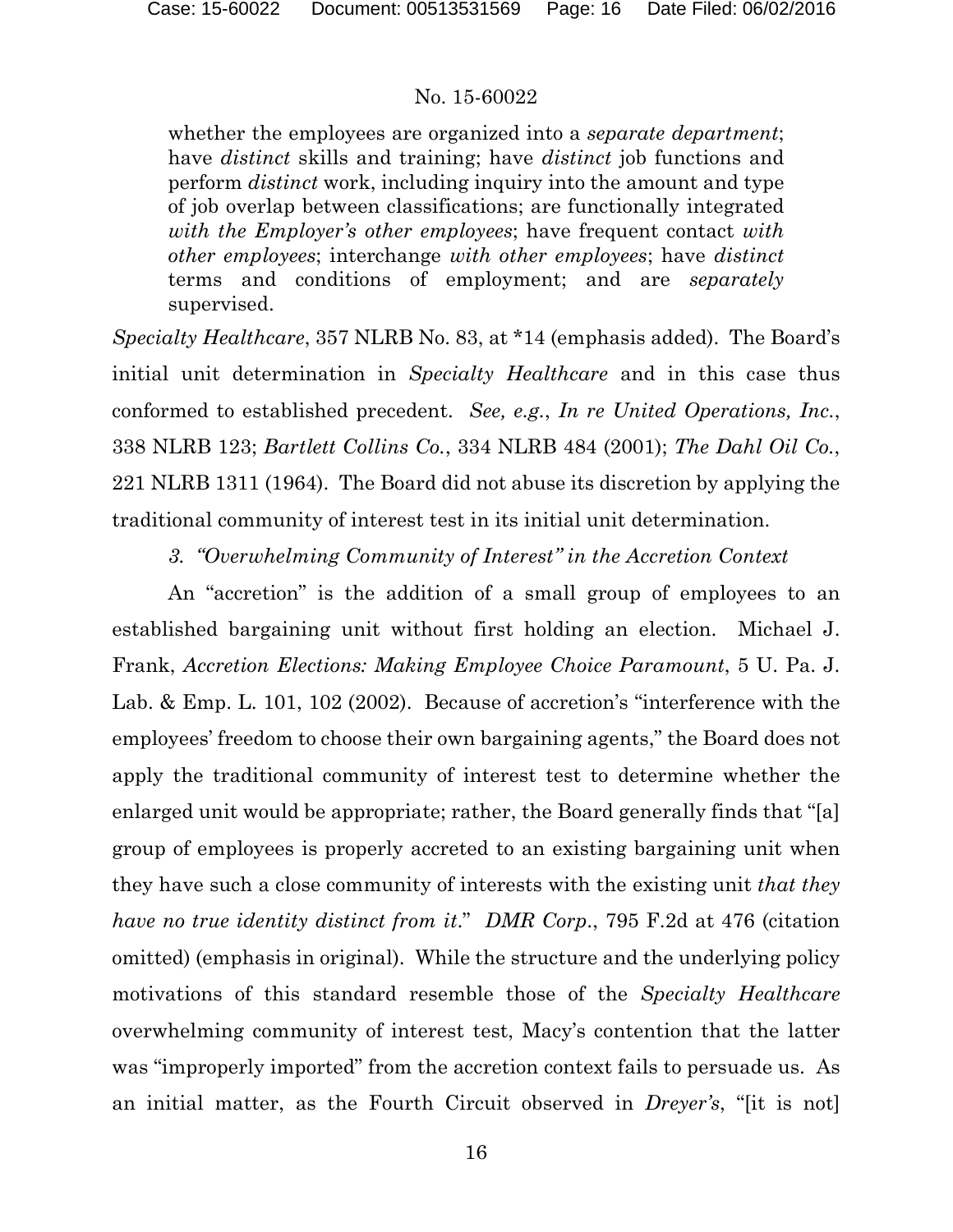unreasonable . . . for the Board to use the same overwhelming-community-ofinterest test in this context that it has historically used in the context of accretions." 2016 WL 1638039, at \*9. Furthermore, the Board has applied the overwhelming community of interest test in the initial determination context since at least 1967, when, in *Jewish Hospital Association of Cincinnati*, it held that a unit limited to service employees was inappropriate because of their "overwhelming community of interest" with maintenance employees. 223 NLRB at 617. Macy's premise that the overwhelming community of interest test is inappropriate when applied in an initial unit determination thus falls, and its related contention that the test is therefore inappropriate necessarily fails.

### *4. The NLRB's Adjudicative Rulemaking Authority*

In *NLRB v. Bell Aerospace Co. Div. of Textron, Inc.*, 416 U.S. 267, 294 (1974), the Supreme Court announced that "the Board is not precluded from announcing new principles in an adjudicative proceeding and that the choice between rulemaking and adjudication lies in the first instance within the Board's discretion." Yet Macy's contends that, because *Specialty Healthcare* announced "'policy-type rules or standards' to be applied in all future unit determination cases," the Board was required by the APA to resort to rulemaking and the decision should be set aside.

The Supreme Court has previously rejected a claim identical to that advanced by Macy's. In *SEC v. Chenery Corp.*, 332 U.S. 194 (1947), the respondent corporation argued that the Commission was required to resort to its rulemaking procedures if it desired to promulgate a new standard that would govern future conduct, rather than applying a general standard that it had formulated for the first time in that proceeding. The Court rejected this contention, noting that the Commission had a statutory duty to decide the issue at hand in light of the proper standards and that this duty remained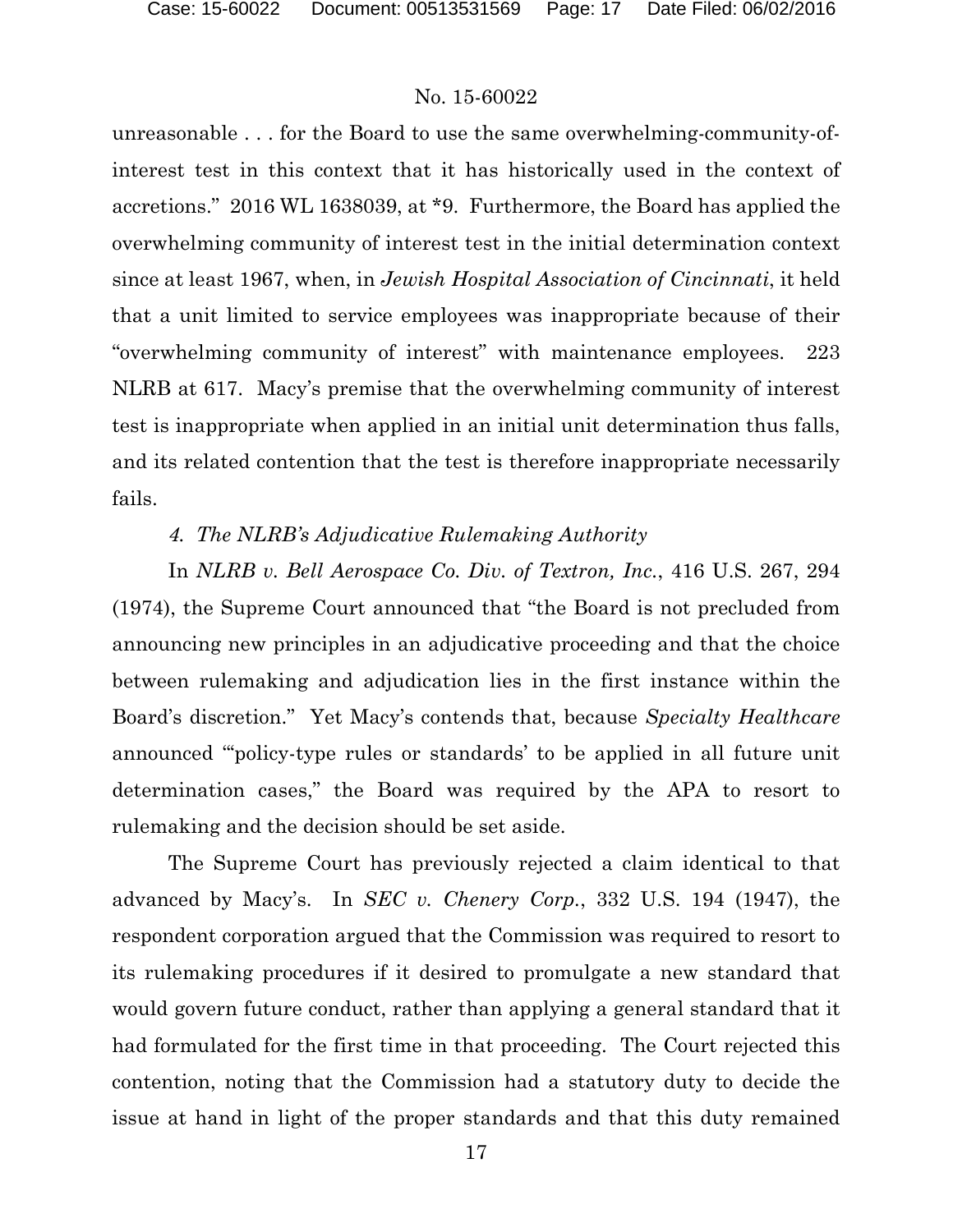"regardless of whether those standards previously had been spelled out in a general rule or regulation." *Id.* at 201. The Court concluded that "the choice made between proceeding by general rule or by individual, ad hoc litigation is one that lies primarily in the informed discretion of the administrative agency." *Id.*, at 203. Even accepting the premise that *Specialty Healthcare* announced a new standard, the contention that the Board violated the APA is therefore unavailing.

# *5. Presumptively Appropriate Units*

In early cases dealing with the retail industry, the Board stated that a storewide unit was "basically appropriate," *I. Magnin*, 119 NLRB at 643, or was "the optimum unit," *May Department Stores*, 97 NLRB 1007, 1008 (1952). But even in the cases announcing that "presumption," the Board recognized that smaller units can be appropriate. *See Allied Store of New York, Inc.*, 150 NLRB 799, 803 (1965). This is consistent with the policies underlying the Board's general approach to unit determination: recognition that a unit is presumptively appropriate does not lead to a requirement that *only* that unit can be appropriate. As the Board explained in *Specialty Healthcare*:

the suggestion that there is only one set of appropriate units in an industry runs counter to the statutory language and the main corpus of our unit jurisprudence, which holds that the Board need find only that the proposed unit is an appropriate unit, rather than the most appropriate unit, and that there may be multiple sets of appropriate units in any workplace.

357 NLRB No. 83, at \*10. Thus, even if a store-wide unit were presumptively appropriate in the retail industry—a contention to which the Board strenuously objects, *Macy's & Local 1445*, 371 NLRB No. 4, \*17-22—the application of *Specialty Healthcare* to the retail context would not mark a deviation from Board precedent.